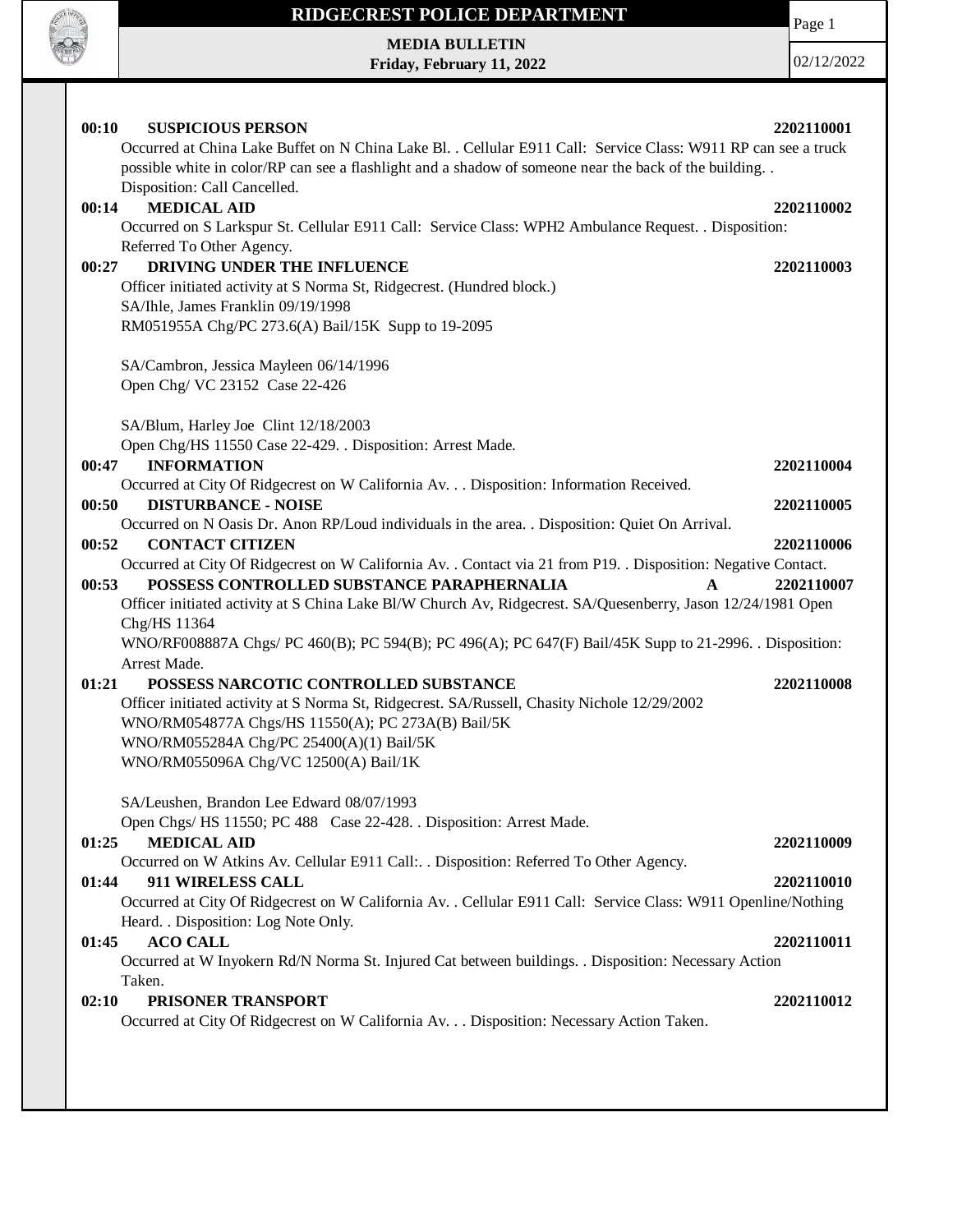

**MEDIA BULLETIN Friday, February 11, 2022**

02/12/2022

Page 2

#### **02:32 DOMESTIC DISTURBANCE 2202110013** Occurred on E Laura Av. Boyfriend grabbed RP by throat Unk If the male is still on scene/Possibly left on a bike/LS wearing white sweater/Red Sweatpants/No weapons. . Disposition: Referred To Other Agency. **03:04 BE ON THE LOOKOUT 2202110014** Occurred at City Of Ridgecrest on W California Av. . Possibly headed to travellodge or Upjohn Park. . Disposition: Information Received. **03:05 DISTURBANCE - VERBAL 2202110015** Occurred on N Norma St. RP can hear yelling in between Moyer/Reeves/Unk on how many subs. . Disposition: Unable To Locate. **03:23 VERBAL THREATS 2202110016** Occurred on W Wilson Av. RP stated he saw a female walking in the parking lot near his car on his camera/RP could smell like something was on fire and walked out and confronted the female and female started calling RP names. . Disposition: Unfounded. **03:46 CONTACT CITIZEN 2202110017** Occurred at Oyo Hotel (Europa) on W Upjohn Av. . Wants contact in person. . Disposition: Necessary Action Taken. **05:35 SUSPICIOUS CIRCUMSTANCES 2202110018** Occurred on W Reeves Av. RP stated there is people on his roof/He can hear people talking. . Disposition: Checks Ok. **06:20 CITIZEN ASSIST 2202110019** Officer initiated activity at W Reeves Av, Ridgecrest. (Hundred block.). . Disposition: Information Provided. **07:28 FOLLOW UP 2202110020** Officer initiated activity at James Monroe Middle School, W Church Av, Ridgecrest. . Disposition: Follow Up Completed. **07:33 TRAFFIC STOP 2202110021** Officer initiated activity at N Downs St, Ridgecrest. (Hundred block.). . Disposition: Warning (Cite/Verbal). **07:33 CONTACT CITIZEN 2202110022** Officer initiated activity at James Monroe Middle School, W Church Av, Ridgecrest. . Disposition: Report Taken . **07:34 911 WIRELESS CALL 2202110023** Occurred at City Of Ridgecrest on W California Av. . misdial. . Disposition: Log Note Only. **07:46 ATTEMPT WARRANT SERVICE 2202110024** Officer initiated activity at N Sahara Dr, Ridgecrest. . Disposition: Negative Contact. **08:03 TRAFFIC STOP 2202110025** Officer initiated activity at E La Mirage Ln, Ridgecrest. (Hundred block.). . Disposition: Citation. **08:12 FOLLOW UP 2202110026** Officer initiated activity at Stater Brothers #109, N China Lake Bl, Ridgecrest. . Disposition: Follow Up Completed. **08:19 FOLLOW UP 2202110027** Officer initiated activity at Pierce Elementary School, N Gold Canyon Dr, Ridgecrest. . Disposition: Follow Up Completed. **08:20 STORAGE AUTHORITY-6MOS EXPIRED 2202110028** Officer initiated activity at S Allen St, Ridgecrest. . Disposition: Necessary Action Taken. **08:25 TICKET SIGN OFF 2202110029** Occurred at City Of Ridgecrest on W California Av. . Rp in the lobby fees paid. . Disposition: Necessary Action Taken. **08:27 ATTEMPT WARRANT SERVICE 2202110030** Officer initiated activity at E California Av, Ridgecrest. . Disposition: Negative Contact.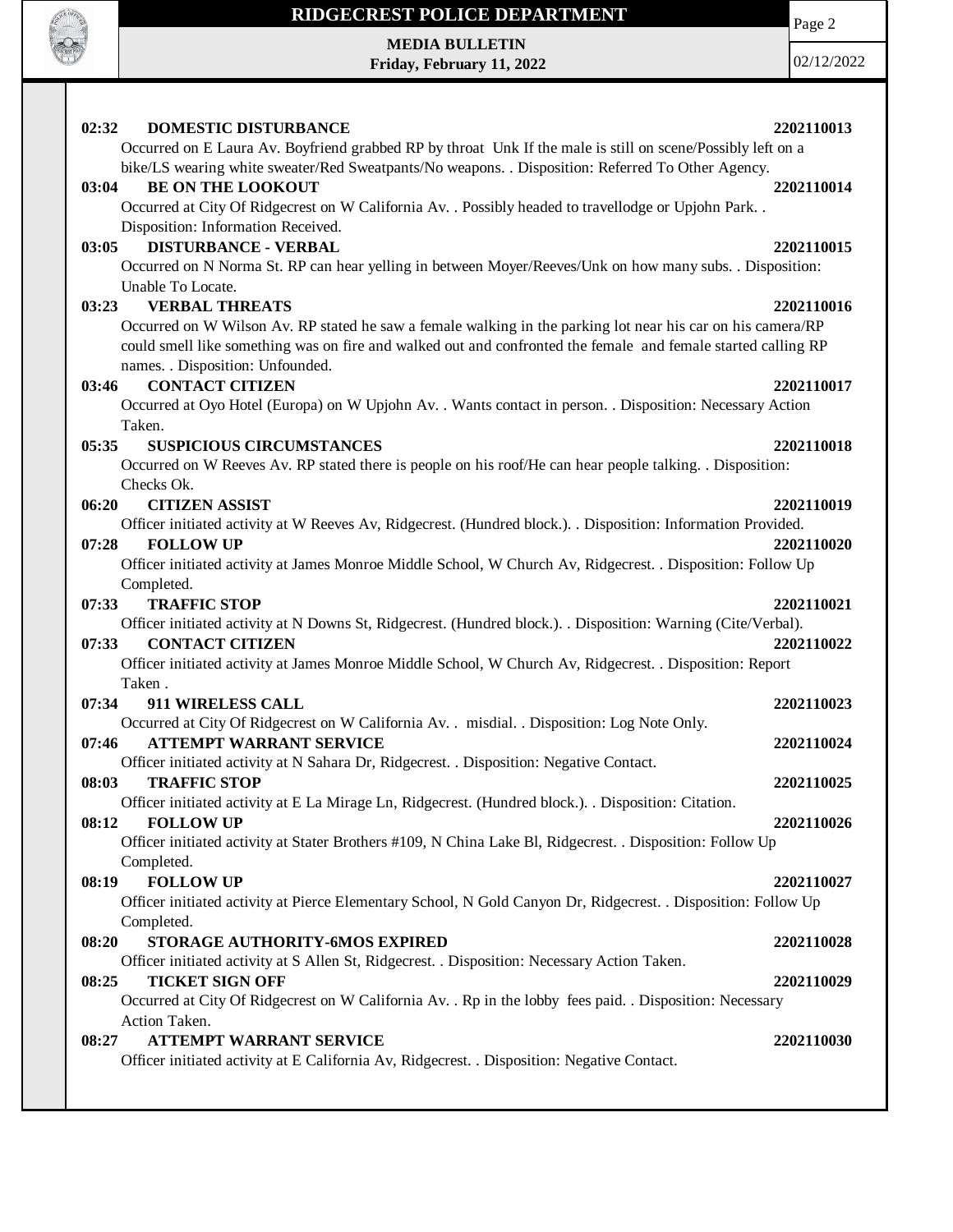

Page 3

**MEDIA BULLETIN Friday, February 11, 2022**

| 08:35<br>POSITIVE CITIZEN CONTACT                                                                                                  | 2202110031 |
|------------------------------------------------------------------------------------------------------------------------------------|------------|
| Officer initiated activity at Pierce Elementary School, N Gold Canyon Dr, Ridgecrest. . Disposition: Necessary                     |            |
| Action Taken.                                                                                                                      |            |
| <b>UNLICENSED DRIVER</b><br>08:45                                                                                                  | 2202110032 |
| Officer initiated activity at N Downs St, Ridgecrest. (Hundred block.) SA/Portillo, Katy 06/27/90 chg/VC 12500                     |            |
| (A) cited/rel'd. . Disposition: Arrest Made.                                                                                       |            |
| 08:47 WARRANT ARREST                                                                                                               | 2202110033 |
| Occurred on S Sunset St. Rp believes their trailer is located near the corner. Was sent photos by a friend of                      |            |
| where the trailer is.                                                                                                              |            |
| SA/Woodward, Michael 07/11/90 RM051337A/\$45k/PC 488 OCA 22-434 cited/rel'd. . Disposition: Citation.                              |            |
| <b>FOLLOW UP</b><br>08:53                                                                                                          | 2202110034 |
| Officer initiated activity at James Monroe Middle School, W Church Av, Ridgecrest. . Disposition: Follow Up                        |            |
| Completed.                                                                                                                         |            |
| <b>ACO CALL</b><br>08:58                                                                                                           | 2202110035 |
| Officer initiated activity at Harbor Freight Tools #751, N Balsam St, Ridgecrest. Loose dog. . Disposition:                        |            |
| Animal Control Handled.                                                                                                            |            |
| 09:12 ACO CALL                                                                                                                     | 2202110036 |
| Officer initiated activity at N Helena St/W French Av, Ridgecrest. FD. . Disposition: Animal Control Handled.                      |            |
| 09:16<br><b>BATTERY REPORT</b>                                                                                                     | 2202110037 |
| Occurred on W Panamint Av. RP wants to file charges inc#2202100037 -. . Disposition: Report Taken.                                 |            |
| 09:22<br><b>ACO CALL</b>                                                                                                           | 2202110038 |
| Officer initiated activity at W Inyokern Rd/N Norma St, Ridgecrest. Area ck injured cat. . Disposition: Animal<br>Control Handled. |            |
| <b>CONTACT CITIZEN</b><br>09:25                                                                                                    | 2202110039 |
| Officer initiated activity at Murray Middle School, E Drummond Av, Ridgecrest. . Disposition: Information                          |            |
| Received.                                                                                                                          |            |
| POSITIVE CITIZEN CONTACT<br>09:47                                                                                                  | 2202110040 |
| Officer initiated activity at Murray Middle School, E Drummond Av, Ridgecrest. . Disposition: Necessary                            |            |
| Action Taken.                                                                                                                      |            |
| <b>MEDICAL AID</b><br>09:49                                                                                                        | 2202110041 |
| Occurred at W Inyokern Rd/N Brady St. Ambulance request. . Disposition: Referred To Other Agency.                                  |            |
| <b>MEDICAL AID</b><br>09:49                                                                                                        | 2202110042 |
| Occurred at W Inyokern Rd/N Brady St. ambuance request. . Disposition: Referred To Other Agency.                                   |            |
| <b>CONTACT CITIZEN</b><br>10:05                                                                                                    | 2202110043 |
| Officer initiated activity at Mesquite High School, W Drummond Av, Ridgecrest. . Disposition: Information                          |            |
| Provided.                                                                                                                          |            |
| 10:12<br><b>ACO CALL</b>                                                                                                           | 2202110044 |
| Occurred on S Lilac St. Barking dogs on going problem. . Disposition: Animal Control Handled.                                      |            |
| 10:12<br><b>THEFT</b>                                                                                                              | 2202110045 |
| Occurred on N Wayne St. . Disposition: Duplicate Call Entered.                                                                     |            |
| <b>BREAKING/REMOVING VEHICLE PARTS</b><br>10:15                                                                                    | 2202110046 |
| Occurred at N Wayne St/W Reeves Av. Rp on wayne/reeves saw suspect now on bicycle going towards                                    |            |
| reeves, susp desc wearing a black sleeveless shirt, unk race//rp saw susp crawl under a veh (unk make/model)                       |            |
| take a veh part from it. susp appears injured, and tried to jump a wall after sticking car part in a bag                           |            |
| Disposition: Necessary Action Taken.                                                                                               |            |
| <b>MEDICAL AID</b><br>10:16                                                                                                        | 2202110047 |
| Occurred on W Boston Av. ambulance request. . Disposition: Referred To Other Agency.                                               |            |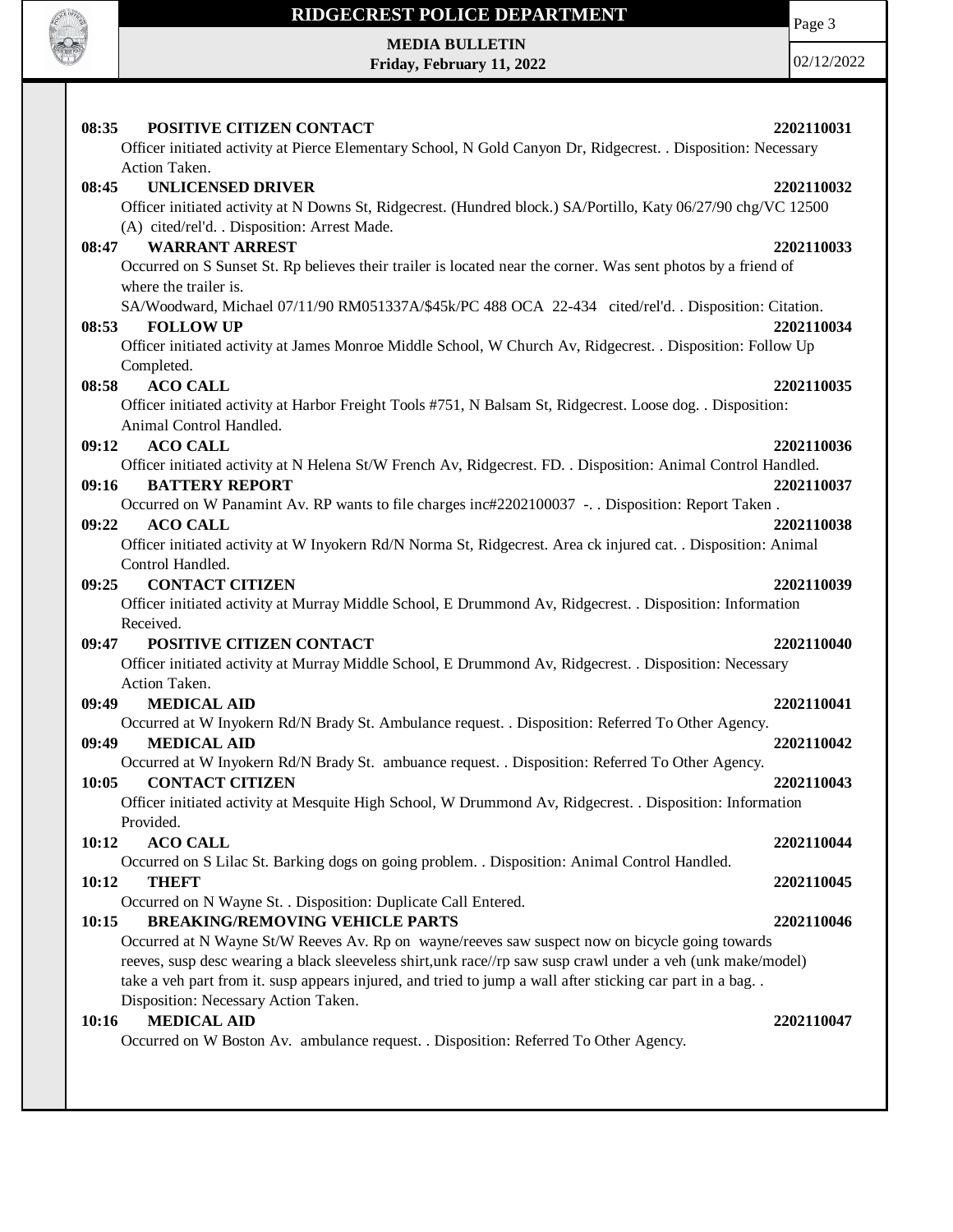

Page 4

**MEDIA BULLETIN Friday, February 11, 2022**

| <b>Mental Health Evaluation</b><br>10:44                                                                                                          | 2202110049 |
|---------------------------------------------------------------------------------------------------------------------------------------------------|------------|
| Officer initiated activity at Burroughs High School, E French Av, Ridgecrest. . Disposition: Necessary Action                                     |            |
| Taken.                                                                                                                                            |            |
| 10:49<br><b>DISTURBANCE - VERBAL</b>                                                                                                              | 2202110050 |
| Officer initiated activity at Murray Middle School, E Drummond Av, Ridgecrest. . Disposition: Checks Ok.                                          |            |
| 911 HANG UP<br>10:59                                                                                                                              | 2202110051 |
| Occurred on W Cynthia Ct. rp advising her young son accidentally dialed 911, no police fire or medical<br>needed. . Disposition: Cancelled by RP. |            |
| <b>RUNAWAY/OUT OF CONTROL JUVENILE</b><br>11:05                                                                                                   | 2202110052 |
| Officer initiated activity at Pierce Elementary School, N Gold Canyon Dr, Ridgecrest. . Disposition: Warning                                      |            |
| (Cite/Verbal).                                                                                                                                    |            |
| <b>CONTACT CITIZEN</b><br>11:15                                                                                                                   | 2202110053 |
| Occurred on N Clifford St. Rp req info from 242 inc in July of 2021. Disposition: Information Provided.                                           |            |
| 11:26<br><b>MEDICAL AID</b>                                                                                                                       | 2202110054 |
| Occurred on W Boston Av. ambulance request. . Disposition: Referred To Other Agency.                                                              |            |
| 11:34<br><b>CONTACT CITIZEN</b>                                                                                                                   | 2202110055 |
| Officer initiated activity at Faller Elementary School, W Upjohn Av, Ridgecrest. . Disposition: Information                                       |            |
| Provided.                                                                                                                                         |            |
| <b>HIT AND RUN REPORT</b><br>11:43                                                                                                                | 2202110056 |
| Occurred at Walgreens #09030 on W Drummond Av. . RP was rear ended at the stop light but the other car left                                       |            |
| older Ford Ranger. . Disposition: Information Provided.                                                                                           |            |
| <b>WARRANT ARREST</b><br>11:47                                                                                                                    | 2202110057 |
| Officer initiated activity at W Reeves Av, Ridgecrest. (Hundred block.) SA/Smith, Ronald 01/21/80                                                 |            |
| RM055618B/\$500/HS 11350(A) ARREST 21-2296 cited/rel'd. . Disposition: Arrest Made.<br>RUNAWAY/OUT OF CONTROL JUVENILE                            |            |
| 11:48<br>Officer initiated activity at Burroughs High School, E French Av, Ridgecrest. . Disposition: Warning                                     | 2202110058 |
| (Cite/Verbal).                                                                                                                                    |            |
| <b>ASSIST OTHER DEPARTMENT</b><br>11:54                                                                                                           | 2202110059 |
| Occurred at City Of Ridgecrest on W California Av. Disposition: Information Provided.                                                             |            |
| 12:01<br><b>FOLLOW UP</b>                                                                                                                         | 2202110060 |
| Officer initiated activity at N Palm Dr, Ridgecrest. . Disposition: Follow Up Completed.                                                          |            |
| <b>CONTACT CITIZEN</b><br>12:01                                                                                                                   | 2202110061 |
| Occurred on N Gold Canyon Dr. Inc# 2202100012 RP wants an EPO. . Disposition: Negative Contact.                                                   |            |
| <b>HIT AND RUN REPORT</b><br>12:10                                                                                                                | 2202110062 |
| Occurred at Ridgecrest Regional Hospital on N China Lake Bl. . SE pking lot by the main tower.                                                    |            |
| white 4 dr toyota tundra. . Disposition: Log Note Only.                                                                                           |            |
| <b>INFORMATION</b><br>12:12                                                                                                                       | 2202110063 |
| Occurred on S McCall St. Info regarding incident 2202100045 for threats. . Disposition: Information Received.                                     |            |
| <b>INJURY TC</b><br>12:14                                                                                                                         | 2202110064 |
| Occurred at S Norma St/W Haloid Av. 2 veh. . Disposition: Report Taken.                                                                           |            |
| 12:16<br><b>FOOT PATROL</b>                                                                                                                       | 2202110065 |
| Officer initiated activity at Burroughs High School, E French Av, Ridgecrest. . Disposition: Checks Ok.                                           |            |
| 12:31<br>911 WIRELESS CALL                                                                                                                        | 2202110066 |
| Occurred at City Of Ridgecrest on W California Av. . chatter in the background. . Disposition: Log Note Only.<br><b>CONTACT CITIZEN</b><br>12:42  | 2202110067 |
| Officer initiated activity at Burroughs High School, E French Av, Ridgecrest. . Disposition: Information                                          |            |
| Provided.                                                                                                                                         |            |
|                                                                                                                                                   |            |
|                                                                                                                                                   |            |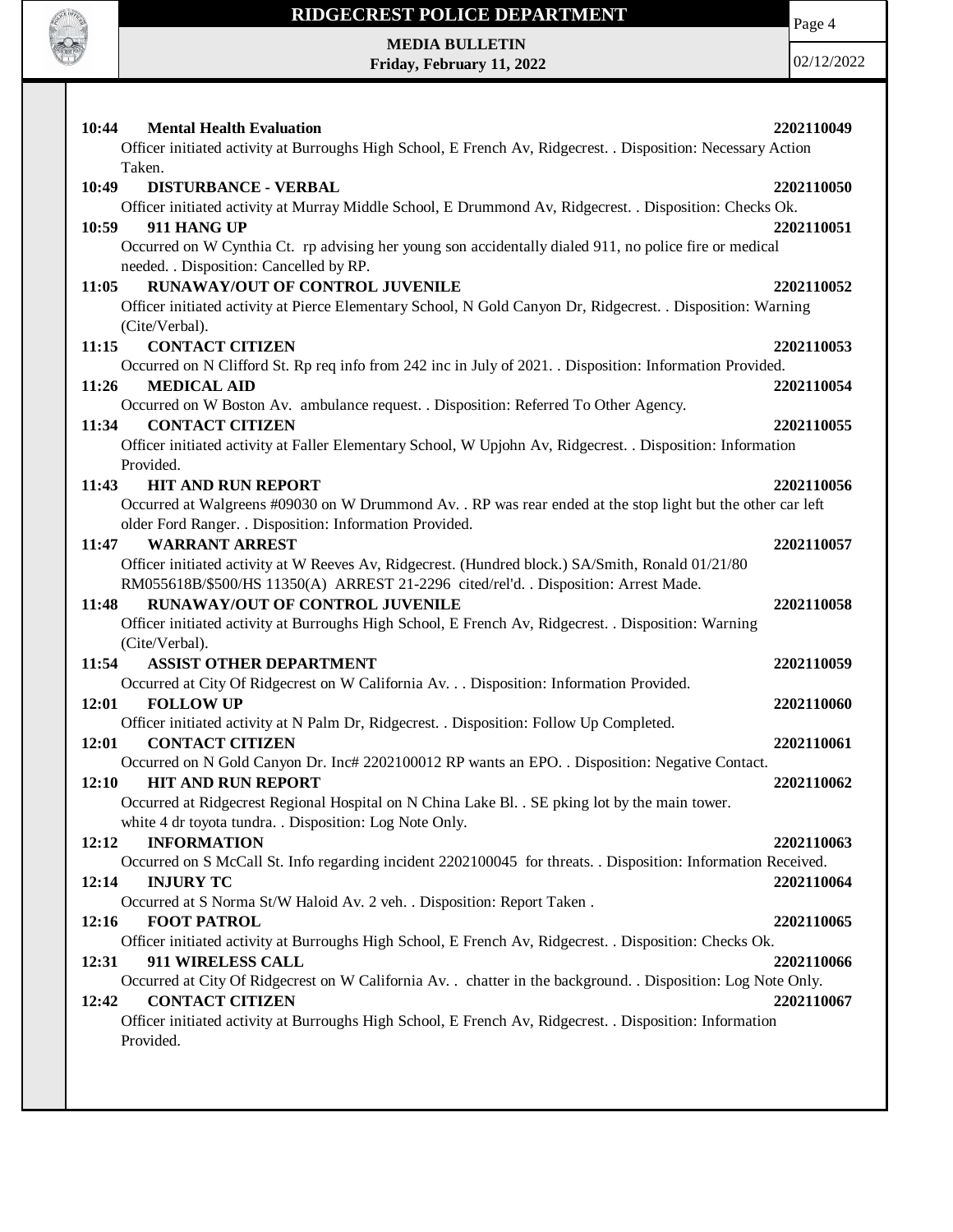

Page 5

**MEDIA BULLETIN Friday, February 11, 2022**

| 13:02<br><b>FOLLOW UP</b>                                                                                                                                                                        | 2202110068 |
|--------------------------------------------------------------------------------------------------------------------------------------------------------------------------------------------------|------------|
| Officer initiated activity at Burroughs High School, E French Av, Ridgecrest. . Disposition: Follow Up                                                                                           |            |
| Completed.                                                                                                                                                                                       |            |
| 13:09<br><b>ACO CALL</b><br>Officer initiated activity at W Wilson Av, Ridgecrest. (Hundred block.) area ck loose dog. . Disposition: Animal                                                     | 2202110069 |
| Control Handled.                                                                                                                                                                                 |            |
| <b>CONTACT CITIZEN</b><br>13:23                                                                                                                                                                  | 2202110070 |
| Occurred on E Commercial Av. rp states baby's mother is trying to get child from him. . Disposition:                                                                                             |            |
| Information Provided.                                                                                                                                                                            |            |
| <b>KEEP THE PEACE</b><br>13:25                                                                                                                                                                   | 2202110071 |
| Occurred on E Commercial Av. Rp states she needs to take son to dr appt and father is refusing to give him to                                                                                    |            |
| her. rp requesting the KTP at 1445. Disposition: Necessary Action Taken.                                                                                                                         |            |
| 13:36<br><b>ACO CALL</b>                                                                                                                                                                         | 2202110072 |
| Officer initiated activity at W Franklin Av, Ridgecrest. Loose dog. . Disposition: Animal Control Handled.                                                                                       |            |
| <b>ACO CALL</b><br>13:39                                                                                                                                                                         | 2202110073 |
| Occurred at Walmart Supercenter on E Bowman Rd. . Cellular E911 Call: Service Class: W911 dog in veh/by                                                                                          |            |
| home and pharmacy in handicap spot in a gray small 4 dr sedan. . Disposition: Animal Control Handled.                                                                                            |            |
| <b>CONTACT CITIZEN</b><br>13:44                                                                                                                                                                  | 2202110074 |
| Occurred on N Gold Canyon Dr. Rp req cont from officer to see if there is an Emergency Protective Order                                                                                          |            |
| against her. . Disposition: Cancelled by RP.                                                                                                                                                     |            |
| <b>CONTACT CITIZEN</b><br>13:52                                                                                                                                                                  | 2202110075 |
| Occurred on S Sanders St. Contact RP via 21. . Disposition: Information Provided.                                                                                                                |            |
| 14:23<br><b>WARRANT ARREST</b>                                                                                                                                                                   | 2202110076 |
| Officer initiated activity at N Sahara Dr, Ridgecrest. SA/Sanchez, Raul 11/27/94                                                                                                                 |            |
| RM055609A/\$1k/VC 14601.1(A)                                                                                                                                                                     |            |
| RM053521A/\$1k/VC 14601.1(A)                                                                                                                                                                     |            |
| cited/rel'd. . Disposition: Arrest Made.                                                                                                                                                         |            |
| <b>FOLLOW UP</b><br>14:23                                                                                                                                                                        | 2202110077 |
| Officer initiated activity at S Lumill St, Ridgecrest. . Disposition: Negative Contact.                                                                                                          |            |
| <b>PANHANDLING</b><br>14:26                                                                                                                                                                      | 2202110078 |
| Occurred on N Norma St. WMA/ Camo hat/ black and green jacket/ Cut on his face. Rp states he is asking<br>customers for money and would like him to moved. . Disposition: Warning (Cite/Verbal). |            |
| <b>PATROL CHECK</b><br>14:31                                                                                                                                                                     | 2202110079 |
| Officer initiated activity at Skate Park, E French Av, Ridgecrest. . Disposition: Checks Ok.                                                                                                     |            |
| 14:33<br><b>EXTRA PATROL</b>                                                                                                                                                                     | 2202110080 |
| Occurred on S Sierra View St. Rp requesting extra patrols throughout the day and night. rp states someone                                                                                        |            |
| opened her gate. . Disposition: Checks Ok.                                                                                                                                                       |            |
| 14:43<br><b>JUVENILE PROBLEM</b>                                                                                                                                                                 | 2202110081 |
| Officer initiated activity at E Upjohn Av, Ridgecrest. (Hundred block.). . Disposition: Checks Ok.                                                                                               |            |
| <b>SUBPOENA SERVICE</b><br>14:47                                                                                                                                                                 | 2202110082 |
| Officer initiated activity at E Terry Ln, Ridgecrest. . Disposition: Negative Contact.                                                                                                           |            |
| <b>WELFARE CHECK</b><br>14:49                                                                                                                                                                    | 2202110083 |
| Occurred on S Fountain St. Rp would like a welfare check. Rp has not spoke with subject. Contact with Dispo.                                                                                     |            |
| . Disposition: Necessary Action Taken.                                                                                                                                                           |            |
| POSITIVE CITIZEN CONTACT<br>15:02                                                                                                                                                                | 2202110084 |
| Officer initiated activity at Tennis Courts, E French Av, Ridgecrest. . Disposition: Necessary Action Taken.                                                                                     |            |
| PROPERTY DAMAGE ONLY TC<br>15:26                                                                                                                                                                 | 2202110085 |
| Occurred on S Larkspur St. 2 vehs//one veh on its side. . Disposition: Report Taken.                                                                                                             |            |
|                                                                                                                                                                                                  |            |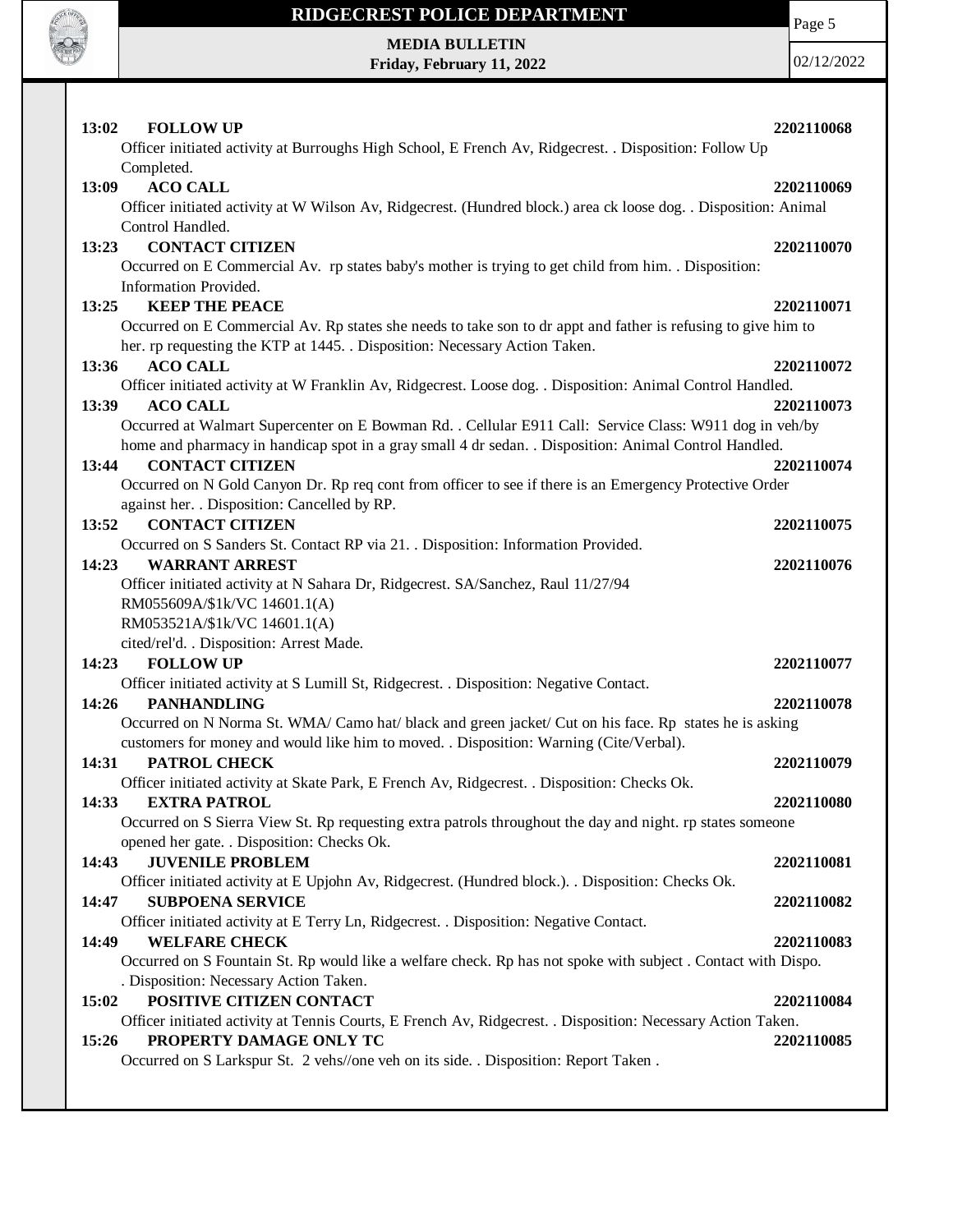

Page 6

**MEDIA BULLETIN Friday, February 11, 2022**

| 15:45<br><b>BATTERY REPORT</b>                                                                                                | 2202110086 |
|-------------------------------------------------------------------------------------------------------------------------------|------------|
| Occurred at Pierce Elementary School on N Gold Canyon Dr. . Was punch in the eye at school today -Contact                     |            |
| RP via 21. . Disposition: Information Provided.                                                                               |            |
| <b>JUVENILE PROBLEM</b><br>15:47                                                                                              | 2202110087 |
| Occurred at Upjohn Park on E Upjohn Av. . rp states there juvs in the street that are not getting out of the way.             |            |
| rp states several people have asked them to move and they are not moving. . Disposition: Checks Ok.                           |            |
| <b>CONTACT CITIZEN</b><br>15:53                                                                                               | 2202110088 |
| Occurred on W Willow Av. Rp would like to speak with an officer. . Disposition: Information Provided.                         |            |
| 15:57<br><b>CONTACT CITIZEN</b>                                                                                               | 2202110089 |
| Occurred on W Willow Av. RP wansts contact via 21. . Disposition: Information Provided.<br>16:01                              |            |
| <b>WELFARE CHECK</b><br>Occurred on N China Lake Bl. (Hundred block.) in the median by home depot. male subj on his hands and | 2202110090 |
| knees. . Disposition: Checks Ok.                                                                                              |            |
| 16:08<br><b>FRAUDULENT REPORT</b>                                                                                             | 2202110091 |
| Occurred at City Of Ridgecrest on W California Av. . Rp in lobby. . Disposition: Report Taken.                                |            |
| <b>CONTACT CITIZEN</b><br>16:09                                                                                               | 2202110092 |
| Occurred on W Ward Av. RP requesting an Officer to serve an DVRO. . Disposition: Information Provided.                        |            |
| <b>BATTERY REPORT</b><br>16:13                                                                                                | 2202110093 |
| Occurred at Albertson's #6376 on N Norma St. . Rp states older gentleman with a scruffy beard in a white                      |            |
| hyundai assaulted a male subj in the parking lot//subj was last seen going w on ward street. . Disposition:                   |            |
| Necessary Action Taken.                                                                                                       |            |
| <b>CONTACT CITIZEN</b><br>16:18                                                                                               | 2202110094 |
| Occurred on W Panamint Av. RP wants contact via 21- his baby's mother came over - he says he doesn't want                     |            |
| her coming over                                                                                                               |            |
| DVIR between Maritza Durazo and Artis Williams/non cohab/previous dating/1 child in common/arguing over                       |            |
| jealousy. . Disposition: Domestic Violence Documentation.                                                                     |            |
| 16:25<br><b>CONTACT CITIZEN</b>                                                                                               | 2202110095 |
| Occurred at City Of Ridgecrest on W California Av. . Rp would like to speak with the WC. . Disposition:                       |            |
| Negative Contact.                                                                                                             |            |
| 16:54<br>DRIVING UNDER THE INFLUENCE                                                                                          | 2202110096 |
| Occurred at Hy 178/N Primavera St. rp states tan ford f150 going into the oncoming lanes. . Disposition:                      |            |
| Referred To Other Agency.                                                                                                     |            |
| <b>FOLLOW UP</b><br>16:54                                                                                                     | 2202110097 |
| Officer initiated activity at Stater Brothers #109, N China Lake Bl, Ridgecrest. . Disposition: Follow Up                     |            |
| Completed.                                                                                                                    |            |
| 17:03<br><b>CONTACT CITIZEN</b>                                                                                               | 2202110098 |
| Occurred at Travel Inn on S China Lake Bl. . Service Class: W911] rp states her daughter just called her and                  |            |
| said that her bf beat her up and she would like an officer to respond to location. . Disposition: Report Taken.               |            |
| 17:05<br><b>DOMESTIC DISTURBANCE</b>                                                                                          | 2202110099 |
| Occurred on W Ward Av. Cellular E911 Call: Service Class: W911 male/female arguing                                            |            |
| in the front. . Disposition: Necessary Action Taken.                                                                          |            |
| <b>MEDICAL AID</b><br>17:12                                                                                                   | 2202110100 |
| Occurred on W Ward Av. ambulance request. . Disposition: Referred To Other Agency.                                            |            |
|                                                                                                                               |            |
|                                                                                                                               |            |
|                                                                                                                               |            |
|                                                                                                                               |            |
|                                                                                                                               |            |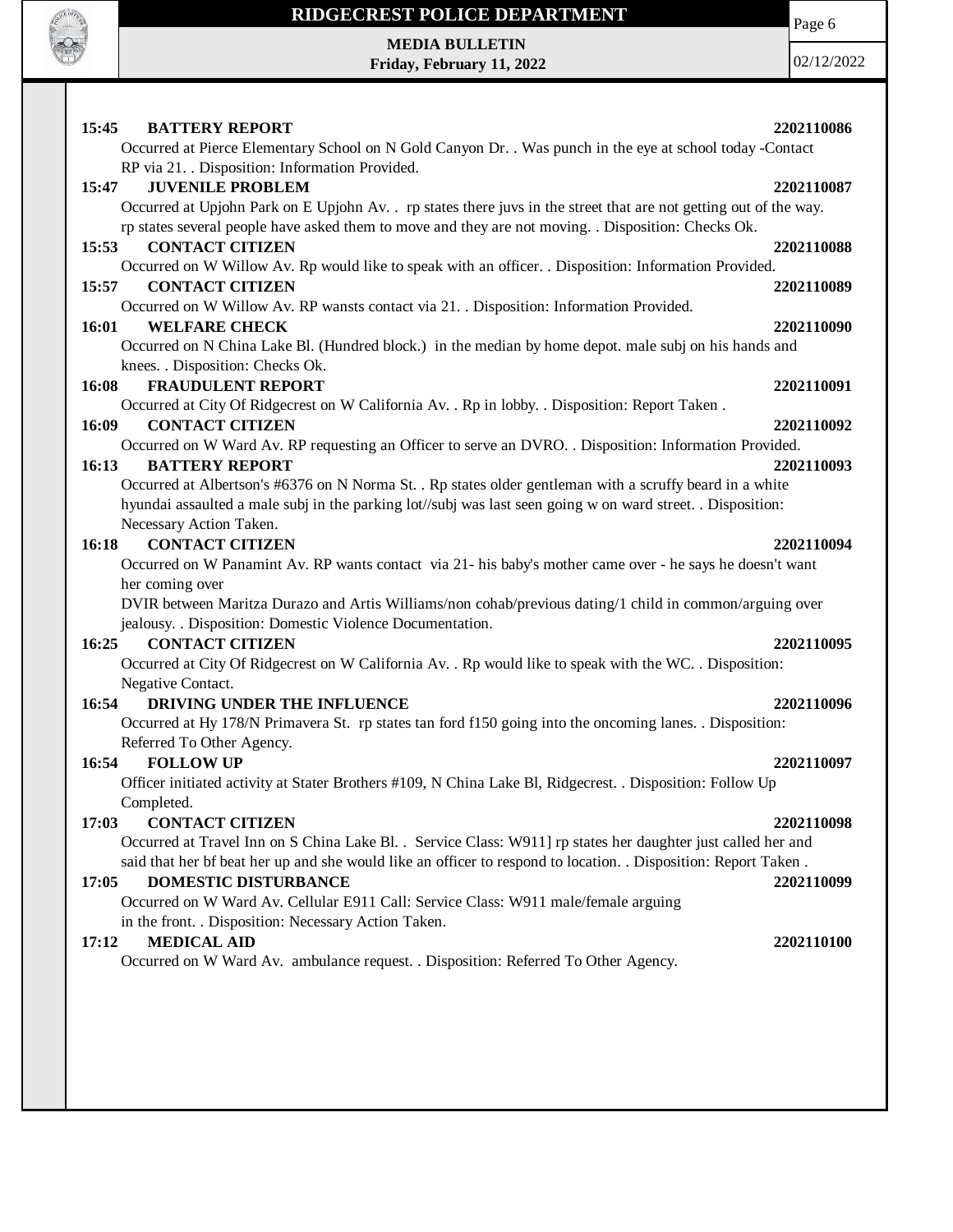

Page 7

**MEDIA BULLETIN Friday, February 11, 2022**

| 17:30<br><b>WARRANT ARREST</b>                                                                                | 2202110101 |
|---------------------------------------------------------------------------------------------------------------|------------|
| Occurred at City Of Ridgecrest on W California Av. . Rp at lobby door (did not give any block out info before |            |
| walking away from door) stating an xray is in his car, and will not get out, veh is a red yukon suv.          |            |
| SA/Beebe, Desirae Jean 05/27/1982                                                                             |            |
| WNO/RM055708A Chgs/PC 460(B); HS 11377(A) Bail/\$5500.00 Supp to 21-3442. Disposition: Arrest Made.           |            |
| <b>DOMESTIC DISTURBANCE</b><br>17:44                                                                          | 2202110102 |
| Occurred on W Ward Av. Cellular E911 Call: Service Class: W911 Male/Female heard yelling/Female is crying     |            |
| DVIR Between Valentine, David/Doser, Dawn/Cohab/Dating/No Children/Arguing over relationship issues. .        |            |
| Disposition: Domestic Violence Documentation.                                                                 |            |
| <b>INFORMATION</b><br>18:17                                                                                   | 2202110103 |
| Occurred at James Monroe Middle School on W Church Av. . Dance at the school. . Disposition: Log Note         |            |
| Only.<br>18:19<br><b>INFORMATION</b>                                                                          |            |
| Occurred on N Sierra View St. . Disposition: Information Received.                                            | 2202110104 |
| 18:52<br><b>DISTURBANCE - NOISE</b>                                                                           | 2202110105 |
| Occurred on W Upjohn Av. Loud music coming from down the street; 2nd rp from 718 w upjohn house two           |            |
| blocks south towards downs. . Disposition: Quiet On Arrival.                                                  |            |
| <b>CONTACT CITIZEN</b><br>19:15                                                                               | 2202110106 |
| Occurred on W Wilson Av. RP heard a bang at her door early this morning/Tonight she found a Black ski mask    |            |
| next to the door/RP wants contact. . Disposition: Information Provided.                                       |            |
| <b>CONTACT CITIZEN</b><br>19:16                                                                               | 2202110107 |
| Occurred at City Of Ridgecrest on W California Av. . Contact via 21. . Disposition: Information Provided.     |            |
| <b>TRAFFIC STOP</b><br>19:18                                                                                  | 2202110108 |
| Officer initiated activity at W Ward Av, Ridgecrest. (Hundred block.). . Disposition: Citation.               |            |
| 19:21<br><b>MEDICAL AID</b>                                                                                   | 2202110109 |
| Occurred on W Wilson Av. Cellular E911 Call: Service Class: WPH2 Ambulance Request. . Disposition:            |            |
| Referred To Other Agency.                                                                                     |            |
|                                                                                                               |            |
| 911 WIRELESS CALL<br>19:29                                                                                    | 2202110110 |
| Occurred at City Of Ridgecrest on W California Av. . Service Class: VOIP Openline/Nothing Heard. .            |            |
| Disposition: Log Note Only.                                                                                   |            |
| <b>SUSPICIOUS VEHICLE</b><br>19:51                                                                            | 2202110111 |
| Occurred on W Haloid Av. Veh possibly SUV/Has been going up and down the street honking for the last 5-10     |            |
| mins /Veh going up Haloid/Wilson. . Disposition: Gone On Arrival.                                             |            |
| 20:16<br><b>DISTURBANCE - MUSIC</b>                                                                           | 2202110113 |
| Occurred on W Haloid Av. (Hundred block.) Loud Music in the area. . Disposition: Necessary Action Taken.      |            |
| <b>MEDICAL AID</b><br>20:17                                                                                   | 2202110114 |
| Occurred on W Moyer Av. Cellular E911 Call: Service Class: W911 Ambulance Request. . Disposition: Referred    |            |
| To Other Agency.                                                                                              |            |
| <b>CONTACT CITIZEN</b><br>20:23                                                                               | 2202110115 |
| Occurred on N Norma St. Wants to press charges on someone. . Disposition: Cancelled by RP.                    |            |
| 20:30<br><b>DISTURBANCE - MUSIC</b>                                                                           | 2202110116 |
| Occurred at W Upjohn Av/S Downs St. Anon RP/Loud Music in the Area. . Disposition: Duplicate Call             |            |
| Entered.                                                                                                      |            |
| <b>DISTURBANCE - MUSIC</b><br>20:32                                                                           | 2202110117 |
| Occurred on S Sunset St. Live band at the address. . Disposition: Quiet On Arrival.                           |            |
| <b>CONTACT CITIZEN</b><br>20:37                                                                               | 2202110118 |
| Occurred on W Reeves Av. Contact RP. . Disposition: Negative Contact.                                         |            |
| <b>INFORMATION</b><br>20:39<br>Occurred on W Moyer Av. . Disposition: Log Note Only.                          | 2202110119 |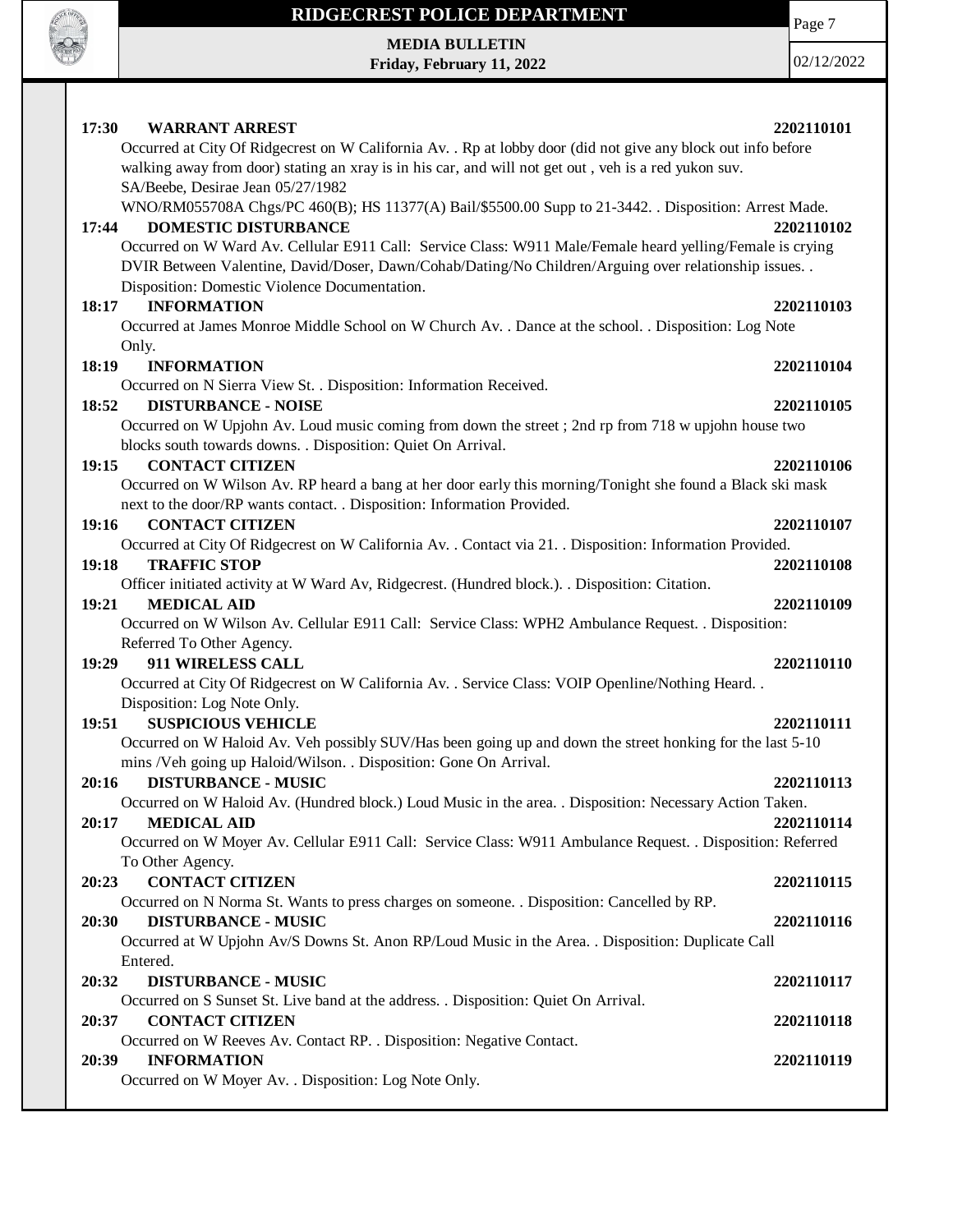

**MEDIA BULLETIN Friday, February 11, 2022** Page 8

| 20:57<br><b>OVERDOSE</b>                                                                                        | 2202110120 |
|-----------------------------------------------------------------------------------------------------------------|------------|
| Occurred at Town & Country Mobile Home Park on N Norma St. . Cellular E911 Call: Service Class: WPH2            |            |
| Overdose. . Disposition: Report Taken.                                                                          |            |
| <b>UNWANTED SUBJECT</b><br>21:02                                                                                | 2202110121 |
| Occurred at Albertson's #6331 on S China Lake Bl. . RP is the night manager/Lady laying in the South            |            |
| Entrance/She is awake/Refuses to leave. . Disposition: Necessary Action Taken.                                  |            |
| 911 WIRELESS CALL<br>21:07                                                                                      | 2202110122 |
| Occurred at City Of Ridgecrest on W California Av. . Cellular E911 Call: Service Class: W911 Child Playing with |            |
| phone. . Disposition: Log Note Only.                                                                            |            |
| <b>ANNOYING/OBSCENE PHONE CALL</b><br>21:19                                                                     | 2202110123 |
| Occurred on W Moyer Av. Misc information. . Disposition: Log Note Only.                                         |            |
| <b>SUSPICIOUS CIRCUMSTANCES</b><br>21:33                                                                        | 2202110124 |
| Occurred on S Norma St. Someone dropped off a pink briefcase next to RPS car/RPs car is a silver Toyota         |            |
| Disposition: Checks Ok.                                                                                         |            |
| <b>DISABLED VEHICLE</b><br>21:44                                                                                | 2202110125 |
| Occurred at E Church Av/S Gateway Bl. . Disposition: Checks Ok.                                                 |            |
| 21:51<br>PETTY THEFT REPORT                                                                                     | 2202110126 |
| Occurred on W Ward Av. RP is out of town and saw someone on his camera come up to his door and steal two        |            |
| packages/Black and White Jacket/Zipped Up/Face was covered up/Possible WMA or HMA/RP stated it                  |            |
| looked like sub walked down the street up to the house/Happened about 5 mins ago. . Disposition: Report         |            |
| Taken.                                                                                                          |            |
| 22:06<br><b>TRAFFIC STOP</b>                                                                                    | 2202110127 |
| Officer initiated activity at Ridgecrest Regional Hospital, N China Lake Bl, Ridgecrest. . Disposition: Warning |            |
| (Cite/Verbal).                                                                                                  |            |
| <b>SUSPICIOUS PERSON</b><br>22:18                                                                               |            |
|                                                                                                                 | 2202110128 |
| Occurred at Casey's Steaks & Bbq on N China Lake Bl. . Outback/HMA/Wearing a brown                              |            |
| hoodie/Jeans/Walking back and forth near where the employees park/Talking to himself and not making sense.      |            |
| . Disposition: Checks Ok.                                                                                       |            |
| 911 WIRELESS CALL<br>22:25                                                                                      | 2202110129 |
| Occurred at City Of Ridgecrest on W California Av. . Cellular E911 Call: Service Class: WPH2 Caller advised     |            |
| she thought she saw something burning. . Disposition: Log Note Only.                                            |            |
| <b>VEHICLE CHECK</b><br>22:36                                                                                   | 2202110130 |
| Officer initiated activity at E Church Av/S Valley St, Ridgecrest. Unoccupied. . Disposition: Checks Ok.        |            |
| 22:39<br><b>DISTURBANCE - MUSIC</b>                                                                             | 2202110131 |
| Occurred at Dj's Pub on E Garnet Av. . Ongoing music problem. . Disposition: Warning (Cite/Verbal).             |            |
| <b>INFORMATION</b><br>22:40                                                                                     | 2202110132 |
| Occurred at City Of Ridgecrest on W California Av. Disposition: Log Note Only.                                  |            |
| <b>TRAFFIC STOP</b><br>22:54                                                                                    | 2202110133 |
| Officer initiated activity at W Wilson Av/S Warner St, Ridgecrest. . Disposition: Checks Ok.                    |            |
| <b>DISTURBANCE - PARTY</b><br>23:10                                                                             | 2202110134 |
| Occurred on S Mahan St. Loud Muisc/Motorcycles in the area. . Disposition: Quiet On Arrival.                    |            |
| <b>CONTACT CITIZEN</b><br>23:15                                                                                 | 2202110135 |
| Occurred on N Norma St. Stated male "Nev" is inside destorying the property/RP is standing by for an officer    |            |
| Disposition: Information Provided.                                                                              |            |
| <b>TRAFFIC STOP</b><br>23:40                                                                                    | 2202110136 |
| Officer initiated activity at Whispering Winds Mobile Home Par, N Wayne St, Ridgecrest. . Disposition:          |            |
| Warning (Cite/Verbal).                                                                                          |            |